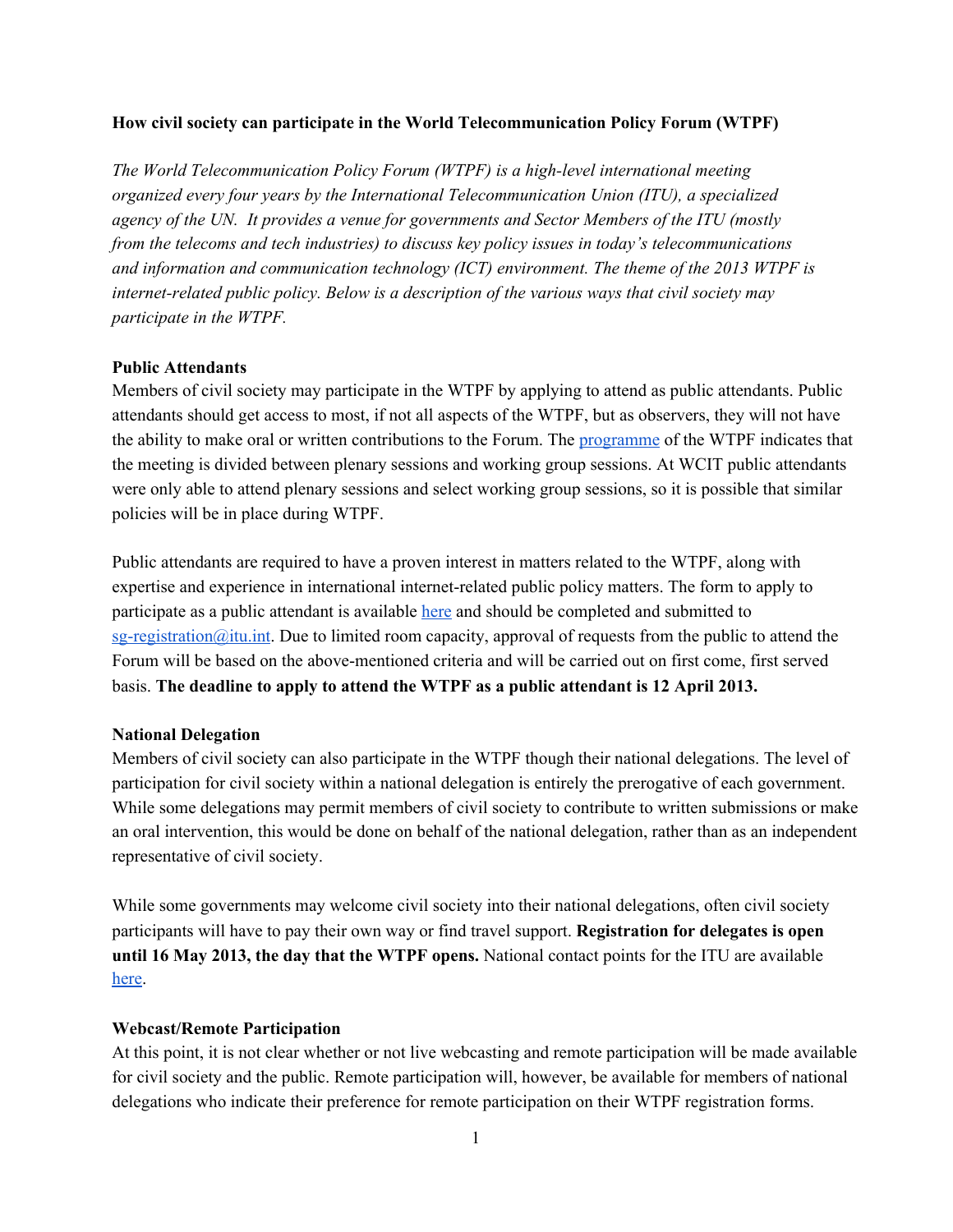# **Special Guests**

Members of civil society who participated in the Informal Experts Group (IEG) of the WTPF were invited by the Secretary General to participate in the IEG as "special guests." As such, they are able to make oral and written contributions at the WTPF. However, since the IEG has now finished its work, only civil society members who previously joined the IEG can participate in this way.

Access and the Center for Democracy & Technology participated in the IEG and we invite comments and discussion so that we are better able to amplify the views of broader civil society. Please reach out to Deborah Brown (deborah [at] accessnow [dot] org) or Matthew Shears (mshears [at] cdt [dot] org). A number of members of civil society participated in their individual capacity as well. The full list of participants is available at http://www.itu.int/md/S13-WTPF13IEG3-ADM-0002

*For more information about participation in WTPF, visit: [http://www.itu.int/en/wtpf13/Pages/participation.aspx](http://www.google.com/url?q=http%3A%2F%2Fwww.itu.int%2Fen%2Fwtpf-13%2FPages%2Fparticipation.aspx&sa=D&sntz=1&usg=AFQjCNFKTcJSmDmvle_srm-S6S2UzzhpUw)*

*For more on the WTPF, visit the Center for Democracy & Technology at https://www.cdt.org/ category/blogtags/wtpf and Access's WTPF primer at https://www.accessnow.org/blog/2013/02/06/ a-primer-for-the-un-world-telecommunication-policy-forum.* 

*To learn more about issues to watch at the WTPF, see CDT's "World Telecommunication/ICT Policy Forum (WTPF) Issues to Watch" document at https://www.cdt.org/files/file/analysisofWTPFreport.pdf*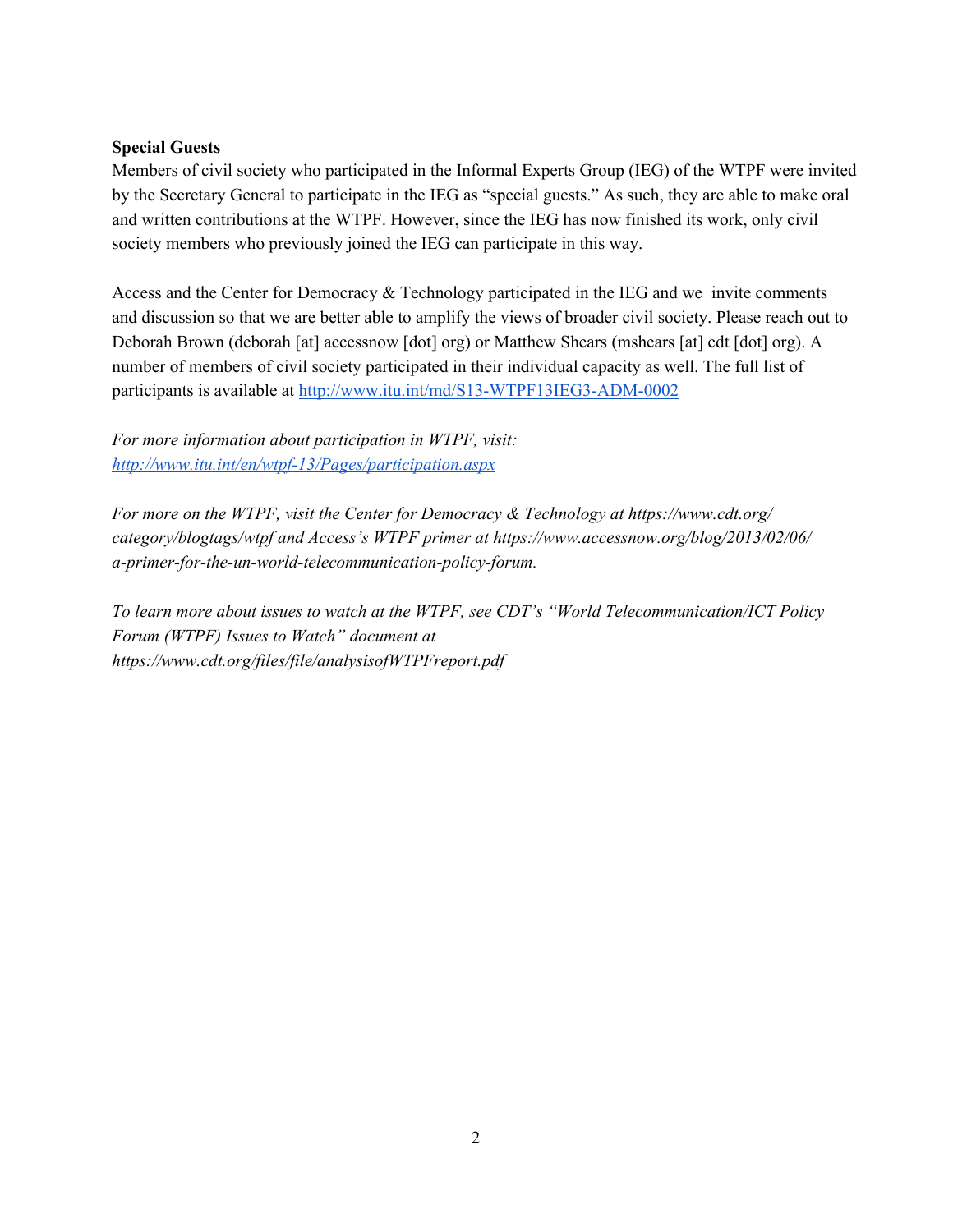## **APPENDIX I**

21 February 2013

Open letter to ITU in ref. World Telecommunication Policy Forum (WTPF-13) preparation process

Dear Secretary-General Touré

Recalling the Tunis Agenda (Paragraph 35, in particular), we, the undersigned members of civil society, write to urge the Secretariat of the International Telecommunication Union (ITU) to honor previous commitments to ensure meaningful and sustainable civil society participation in the World Telecommunication Policy Forum (WTPF) in May 2013.

Civil society representatives in attendance at the WCIT in December welcomed the opportunity to meet with you. On that occasion, those representatives shared with you their concerns about several major challenges to participating in the WCIT, including the lack of any official standing for the public comments solicited prior to WCIT at the ITU's invitation, and the absence of mechanisms to support independent civil society participation.<sup>[\[1\]](https://docs.google.com/a/accessnow.org/document/d/1_M7hxSUFoeTuFM9yNbRH0Jb94ujVR9P23884R27id_Y/pub#ftnt1)</sup> We appreciated that the comments from the Public Views and Opinions page were compiled in an information note to members of the ITU, where you [recognized](http://www.google.com/url?q=http%3A%2F%2Ffiles.wcitleaks.org%2Fpublic%2FS12-WCIT12-INF-0005!!MSW-E.pdf&sa=D&sntz=1&usg=AFQjCNFDzfsD5mGwRMCXyKF6A-CX4hLRwg) the "benefits from a greater civil society engagement at ITU" and committed "to take stock" and provide your membership with "some important recommendations" in line with the issues that civil society representatives raised.

Yet, as preparations are underway for the WTPF, civil society finds itself facing familiar barriers to participation:

1) We request the opportunity to submit public comments on the Secretary General's report and draft opinions, in a manner similar to the Public Views and Opinions page for the WCIT, with the guarantee that these opinions will be entered into the formal record. There is no formal mechanism for civil society to independently make further contributions to the WTPF. Though a few of the undersigned civil society representatives participated in the Informal Experts Group, which provided commentary on earlier drafts of the report and Member opinions, civil society should have the opportunity, along with other stakeholders, to make further contributions to the final draft of the report and opinions that will be released on March 1st. The commentary, analysis, and exchange of views that occurs in the months leading up to WTPF will be essential to stakeholders' preparations for the Forum.

2) We request, as this is a Forum for "multistakeholder consensus" and debate (and not a treaty conference), that civil society be accredited or recognized in some manner so as to be able to fully participate as equals in this important multistakeholder event. There are significant barriers to entry for meaningful participation in the May 2013 WTPF meeting. We recognize that you have on a number of occasions encouraged member states to form multistakeholder delegations, but as representatives of civil society have expressed to you previously, civil society participation in national delegations cannot substitute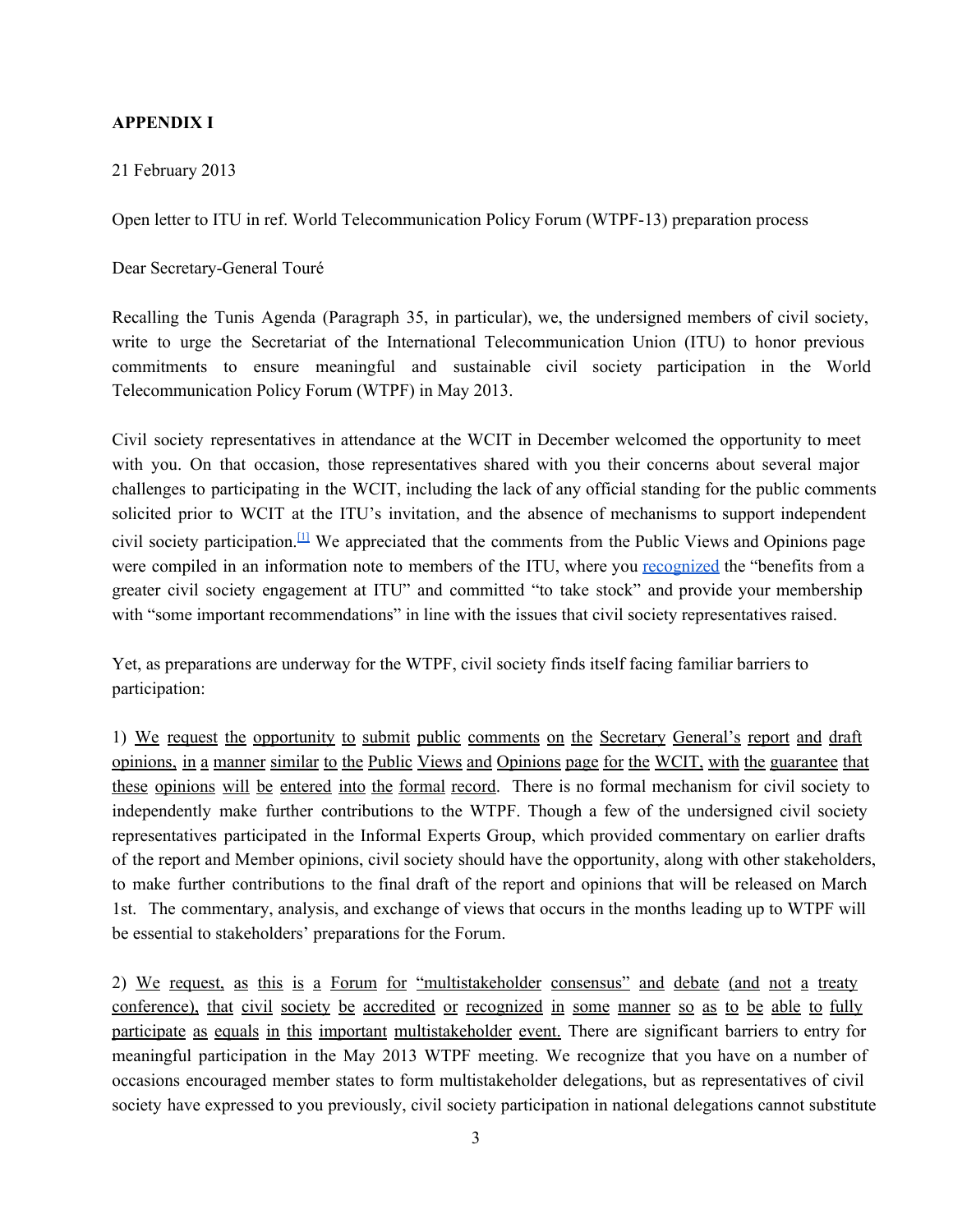for independent engagement.

Further, the process to apply to attend as a "public attendant" is unclear in so far as the criteria that will be applied to be public attendants will be judged against, or whether public attendants will have speaking rights at the meeting. We ask that the ITU clarify the requirements for participating as a public attendant, and create a mechanism so that civil society can express their views independent of national delegations, as was done during the WSIS process. We also request that the WTPF be live-streamed to allow for civil society and members of the public who do not have the resources to travel to Geneva to follow remotely (this is absolutely essential if there is a lack of space in the venue).

The undersigned civil society organisations look forward to being able to fully participate in and contribute to the WTPF, both in the run up and the event itself. As we saw during the WCIT, there is significant interest among the Internet-using public in the policy and governance discussions that will be conducted during WTPF. Civil society has much to offer: as was mentioned during the IEG meeting, civil society has significant technical, human rights, and policy expertise that it wishes to contribute to these important Internet policy-related discussions. We appreciate this dialogue and look forward to further constructive discussion.

Sincerely,

Access, International Africa Information & Communication Technologies Alliance (AfICTA), Regional ARTICLE 19, International Association for Progressive Communications (APC), International Bangladesh NGOs Network for Radio and Communication (BNNRC), Bangladesh Eduardo Bertoni, Centro de Estudios en Libertad de Expresión y Acceso a la Información (CELE), Universidad de Palermo, Argentina Center for Technology and Society at Fundação Getulio Vargas (CTS/FGV), Brazil Center for Democracy & Technology, United States Consumers International, International Fight for the Future, United States Fundación Karisma, Colombia Global Illuminators, International Global Partners and Associates, International Hiperderecho, Perú iNGO European Media Platform, Regional Instituto Brasileiro de Defesa do Consumidor (IDEC), Brazil Instituto Nupef, Brazil Internet Democracy Project, India May First/People Link, International ONG Derechos Digitales, Chile OpenMedia International, International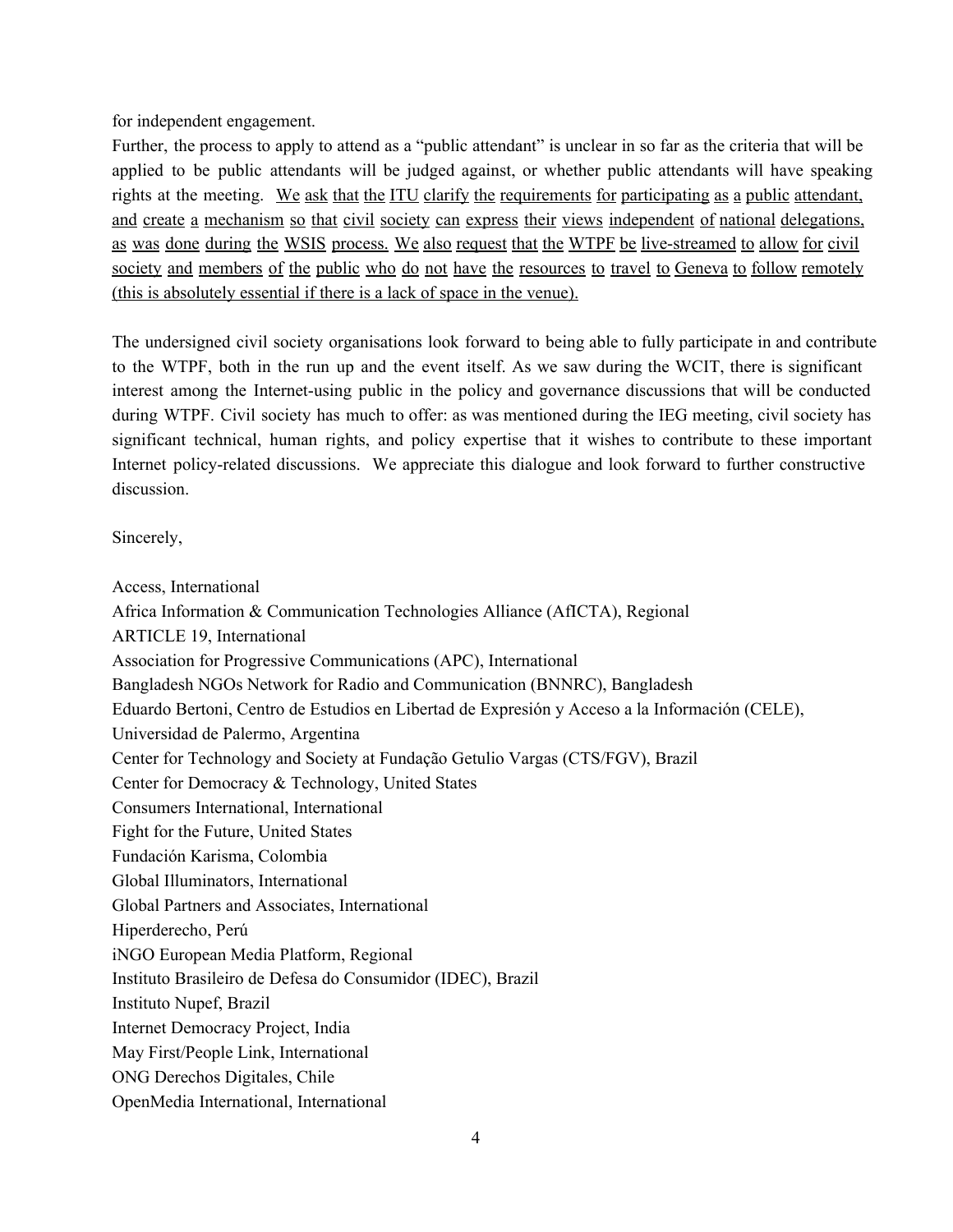Open Technology Institute, United States Public Knowledge, United States

We encourage other civil society organizations and their members to endorse this statement. Please email wtpfsignon@gmail.com to add your support.

[\[1\]](https://docs.google.com/a/accessnow.org/document/d/1_M7hxSUFoeTuFM9yNbRH0Jb94ujVR9P23884R27id_Y/pub#ftnt_ref1) This [letter](https://docs.google.com/a/accessnow.org/document/pub?id=1LiM3FfKF8Fgih7Um7v2vK20J2AigneGrgJ93YTbqLSM) gained the support of over 60 members of civil society globally. Civil society organizations and individuals from around the world have echoed these requests for transparency and multistakeholder participation in numerous letters and petitions over the past several months. See, e.g., the Protect Global Internet [Freedom](http://www.google.com/url?q=http%3A%2F%2Fwww.protectinternetfreedom.net%2F&sa=D&sntz=1&usg=AFQjCNF0XLHWua1a9doVHKH1DuuL6uvZGA) statement; the International Trade Union Confederation [petition;](http://www.google.com/url?q=http%3A%2F%2Fwww.ituc-csi.org%2Fworkers-around-globe-call-on-itu.html%3Flang%3Den&sa=D&sntz=1&usg=AFQjCNEmUwkjZficFGea0L6Ey96Jr7wRPQ) the "Best Bits" [statement;](http://www.google.com/url?q=http%3A%2F%2Fbestbits.igf-online.net%2Fstatement%2F&sa=D&sntz=1&usg=AFQjCNHceAo10E1wNMVXevSyb_xqaMtqhg) the post-WCIT civil society [statement;](http://www.google.com/url?q=http%3A%2F%2Fglobal-partners.co.uk%2Fwp-content%2Fuploads%2FPost-WCIT-Statementnew-format.pdf&sa=D&sntz=1&usg=AFQjCNGNJSsSykjelSVtLvhIG-StPpDzmw) and the post-WCIT [letter](https://docs.google.com/a/accessnow.org/document/pub?id=196625lN-MAUa-03ay2QiZ812plDaEqL2fXu0OruVI0I#ftnt2) from groups in Dubai.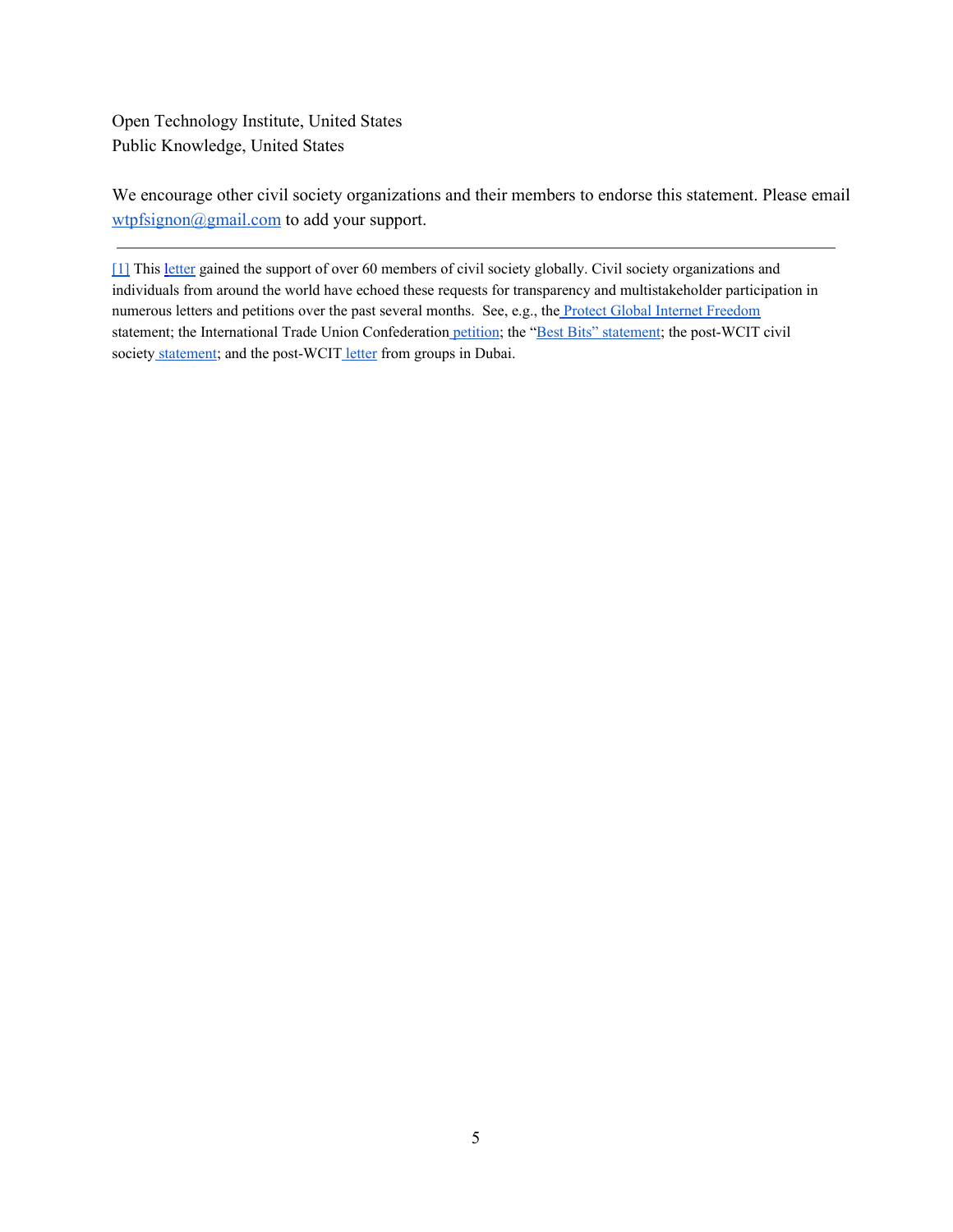# **APPENDIX II**

## 26 March 2013

Re: Open letter to ITU in ref. World Telecommunication Policy Forum (WTPF13) preparation process

I would like to thank you for your letter to the ITU Secretary General, expressing the views of the undersigned civil society Organizations, regarding the upcoming Fifth World Telecommunication/ICT Policy Forum (WTPF-2013).

The ITU acknowledges the contribution of Civil Society stakeholders before and during WCIT-12 and the Secretary General of the ITU is strongly committed, in line with Resolutions 101, 102 and 133 of the 2010 ITU Plenipotentiary Conference, to exploring further ways and means of collaboration and cooperation with other relevant organizations involved in the development of IP-based networks and the future internet.

With regard to participation in WTPF-2013, the ITU Council, taking into consideration Resolution 2 (Rev. Guadalajara 2010), decided in its 2011 Session that this shall be open to Member States, Sector Members and small and mediumsized enterprises with attendance, as observers, by the public (Council 2011, Decision 562).

Throughout the one-year preparatory process towards the WTPF 2013, the Secretary General of the ITU, convened an Informal Expert Group (IEG), where all relevant stakeholders, including non-ITU members, contributed their unique perspective to the WTPF preparatory process, based on the roles and responsibilities that the stakeholders may have under Paragraph 35 of the WSIS Tunis Agenda (2005). The IEG produced, by consensus, the text of six Draft Opinions, covering a wide range of Internet-related public policy issues of significant relevance in today's world - for further discussion at WTPF 2013 in May.

Strongly acknowledging the multistakeholder character of this event, the ITU Secretariat addressed by email, prior to the 3rd IEG Meeting, a number of non-ITU members (Civil Society, Academia, NGOs and private sector), including many of the civil society organizations signing the letter in question, bringing to their attention the existing opportunity for active and constructive participation in the work and deliberations of the Informal Expert Group (IEG).

At the end of the final IEG Session, the Secretary General of the ITU invited to the Forum, as his special guests, all interested individuals who had contributed to the work of the Informal Expert Group (IEG), including Experts of entities from all stakeholder groups, many of whom are not members of the ITU. As special guests they will be allowed to submit information documents and can be given the floor by the Chairman.